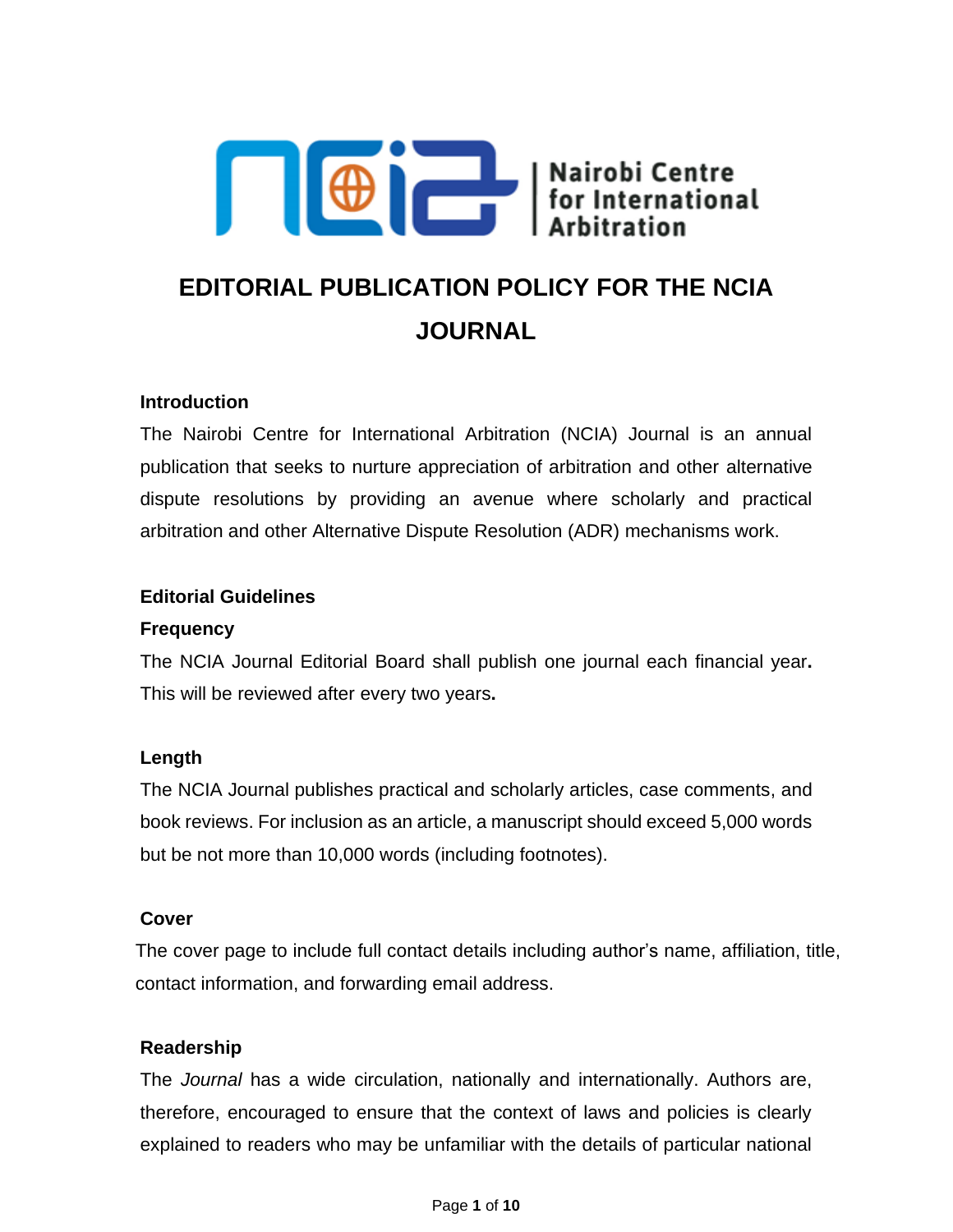or regional systems. Neither the Editorial Board, nor the NCIA accepts responsibility for the view's authors express in their contributions.

# **Submission of Articles**

All articles should be submitted in soft copy to the following address:

# **[journal@ncia.or.ke](mailto:journal@ncia.or.ke)**

The Journal Editor together with the officer representing the communication and marketing unit will manage this email address.

# **Abstract**

All submissions must include an abstract which should not be more than 5% of the word count

# **Format**

All manuscripts should be in the following format:

- 1. Ms. Word.
- 2. Maiandra GD, font type, 12 font size.
- 3. 1.5 spaced.
- 4. Footnotes and endnotes should be used appropriately.
- 5. With margins of 2.5 cm at each side of the text and at the top and bottom of each page.
- 6. With the total number of words of the text indicated at the top right-hand corner of the front page.
- 7. Justify
- 8. Pagination bottom right
- 9. It is important for the author to clarify the levels of heading required, i.e., title, main section headings, secondary headings etcetera.

The submission should include:

- i. The author's full names and contact information.
- ii. A declaration of originality.
- iii. A statement of whether the work has been previously published or tendered for publication in any other publication and where this is the case, the name of the publisher and the date of publication; and
- iv. A statement that the author consents to the publication of the work by the NCIA.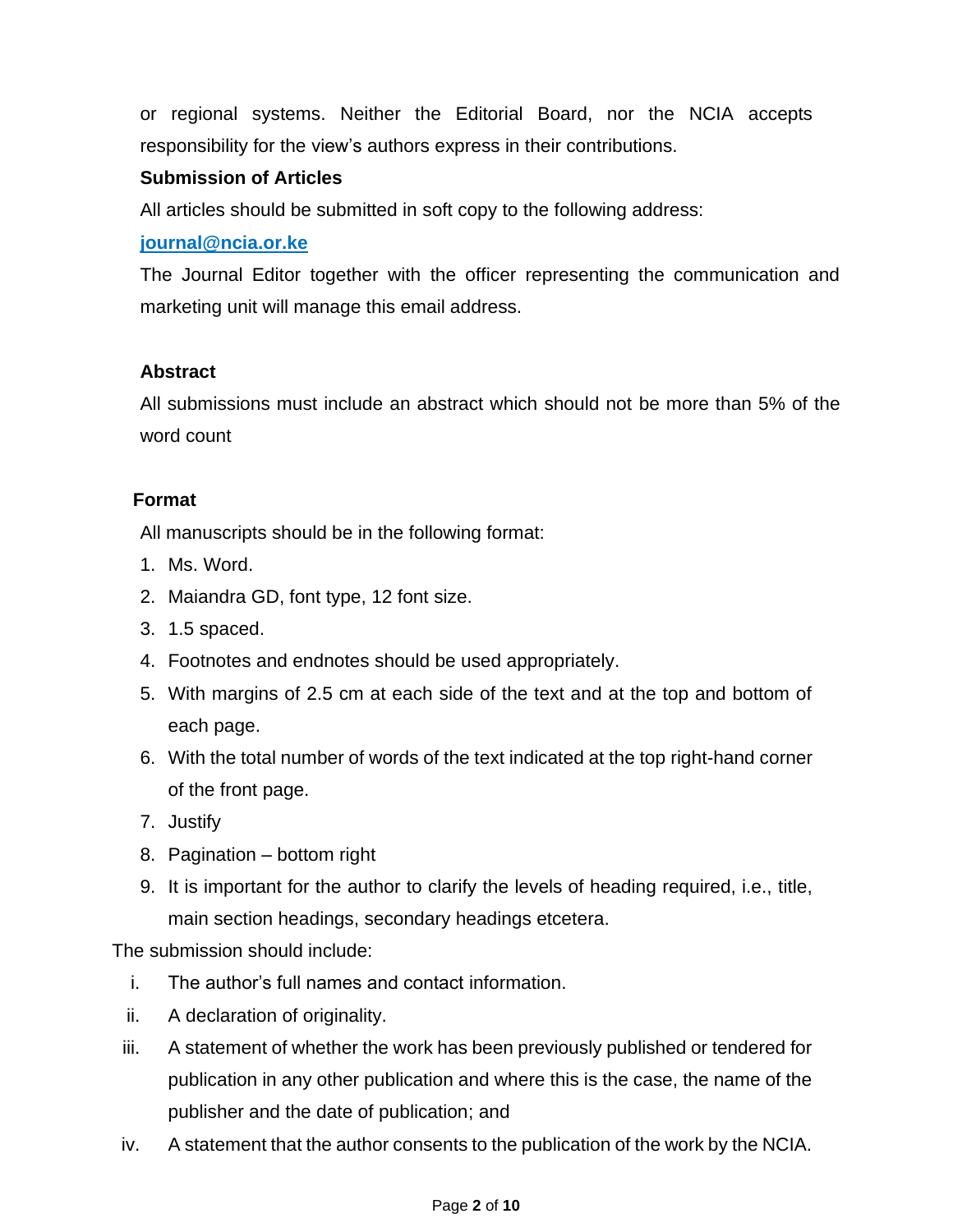#### **Review Process**

Authors will be notified by email once their manuscripts are received. Only articles that meet the NCIA Journal Policy standards will be evaluated for publication.

#### **Initial manuscript evaluation**

The editor shall screen all new submissions before deciding if they should be published in the NCIA Journal. Submissions that are rejected at this stage generally lie outside the aims and scope of the journal. Those that meet the criteria for review shall be passed on to the Journal review committee for consideration. Authors of articles rejected at this stage will normally be informed within 4 weeks of receipt.

# **Plagiarism Check**

Plagiarism is unacceptable and will lead to automatic disqualification. Submitted articles will be subjected to plagiarism check to determine the authenticity of the articles.

# **Non-Discriminatory Language**

The NCIA Journal is committed to the use of non-discriminatory language.

As a general guide, consider the following:

- 1. Use 'he or she' instead of just 'he'
- 2. Write in the plural, e.g., 'when they contemplate' not 'when he contemplates'
- 3. Select neutral words, e.g., 'chairperson' not 'chairman'
- 4. Avoid stereotyping individuals either in the negative or positive terms, on their racial or cultural origins, e.g. 'All Germans are racists' or 'Black men dance better'

#### **Language**

All manuscripts should principally be written in the English language. An author who presents work in other language may be required to seek authenticated translation into the English language, at a cost to be met by the author. Such translation shall not be a guarantee that the manuscript shall be accepted for publication.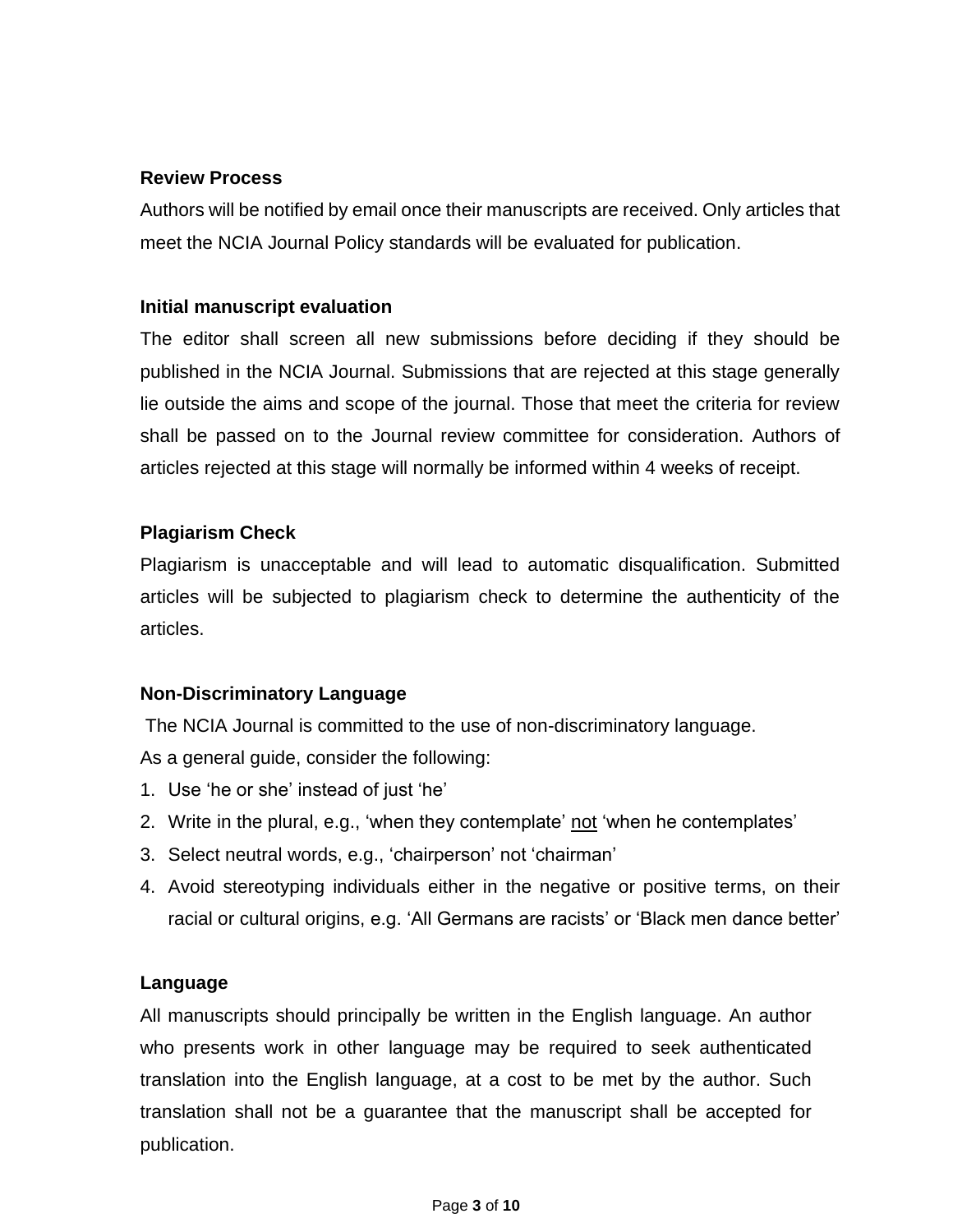## **The following should be** *italicized***:**

#### **Case names**

[ex. *John Doe & 2 others v S. P Construction Limited* [2005] KLR 443

#### **Names of periodicals and journals**

[ex. James Smith, "Elements of Liberty," *Journal of Politics*]

#### **Books and treatise titles**

[ex. Charles Freeman, *The Greek Achievement*, Hackett]

#### **Uncommon foreign words**

[ex. The law school's *raison d'etre* had vanished.]

#### **Words to be emphasized in text or notes**

[ex. Melissa really, *really* wants to finish her presentation tonight.]

**NOTE:** Common legal phrases, such as "ex parte" or "de facto," need not be italicized.

**NOTE:** Articles or essays within periodicals or books should be placed in quotations, not italicized

[ex. "Tercets on Fortune," *Machiavelli: The Major Works and Others*.]

# **Paragraphs**

The first paragraph and every paragraph immediately following a heading or subheading must begin at the margin. Thereafter, the first line of all other paragraphs must be indented by three points.

# **Parentheses and Punctuation**

Unless the parenthesis is a complete sentence, full stops should be outside closing parenthesis.

#### **Emphasis**

All emphasis in the text should be in *italics*, not bold, not underlined.

#### **Dates**

These should be set out as follows: 12 June 2012, 27 October 2016.

# **Abbreviations**

Commonly used abbreviations, such as citations of law reports and journals, judges titles and Latin shorthand (ibid, op cit, loc cit) need not be punctuated by full stops or other punctuation. For example,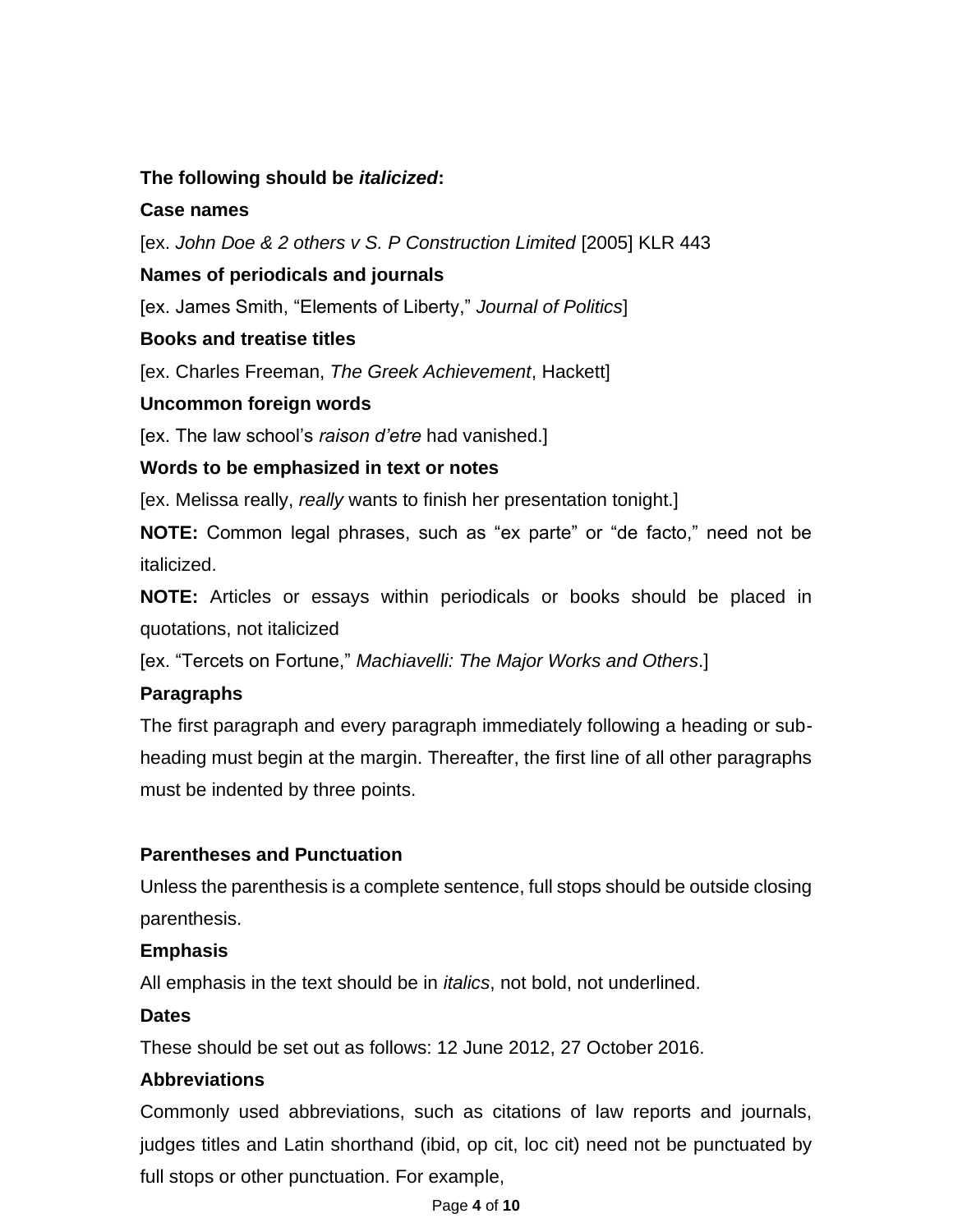- EALR and Crim LR rather than EA LR. and Crim L.R.
- George JA (plural JJA)
- Etc, Dr, ed, vol, per cent, eg rather than etc., Dr., ed., vol., per cent., e.g.
- Acronyms (eg CID, FOB, CIF) also need not be punctuated.

In the main text, never use abbreviations of the word's "section" "article" "regulation", directive" or "paragraph". In footnotes spell out the full word when it appears as first word in a sentence. Otherwise use the abbreviations "s", "ss", "art", "reg", "dir" or "para". It is also not necessary in the footnotes to punctuate abbreviations used to refer to specific courts, eg CA, HL, QBD, ChD and PC.

Abbreviations should be used only if they easily recognized, and then sparingly. Months of the year, geographic terms, and ordinal numbers should be spelled out. For abbreviations not familiar or recognizable from context, spell out the word or phrase on first reference and not the chosen abbreviation in parentheses. [ex. The London Court for International Arbitration (LCIA) is not corrupt.]

#### **Numbers**

#### **Ordinal numbers**

For ordinal numbers in citations, use 1st, 2nd, 3rd, 4th, etc. In text, follow the convention for whole numbers described below.

- [ex. She finished in third place.]
- [ex. He finished in 100th place.]
- [ex. Taxes are due each year on April 15.]
- [ex. The First Amendment is about freedom of speech.]

**Note**: Do not superscript ordinal numbers.

A percent should always be expressed as a numeral followed by percent [ex. 34 percent (not 34%, thirty--‐four percent)]

# **Whole numbers**

Spell out whole numbers from one to ninety--‐nine. Spell out any such one to ninety- -‐nine multiple of hundreds, thousands, millions, and so on. [ex. twenty--‐six, forty thousand]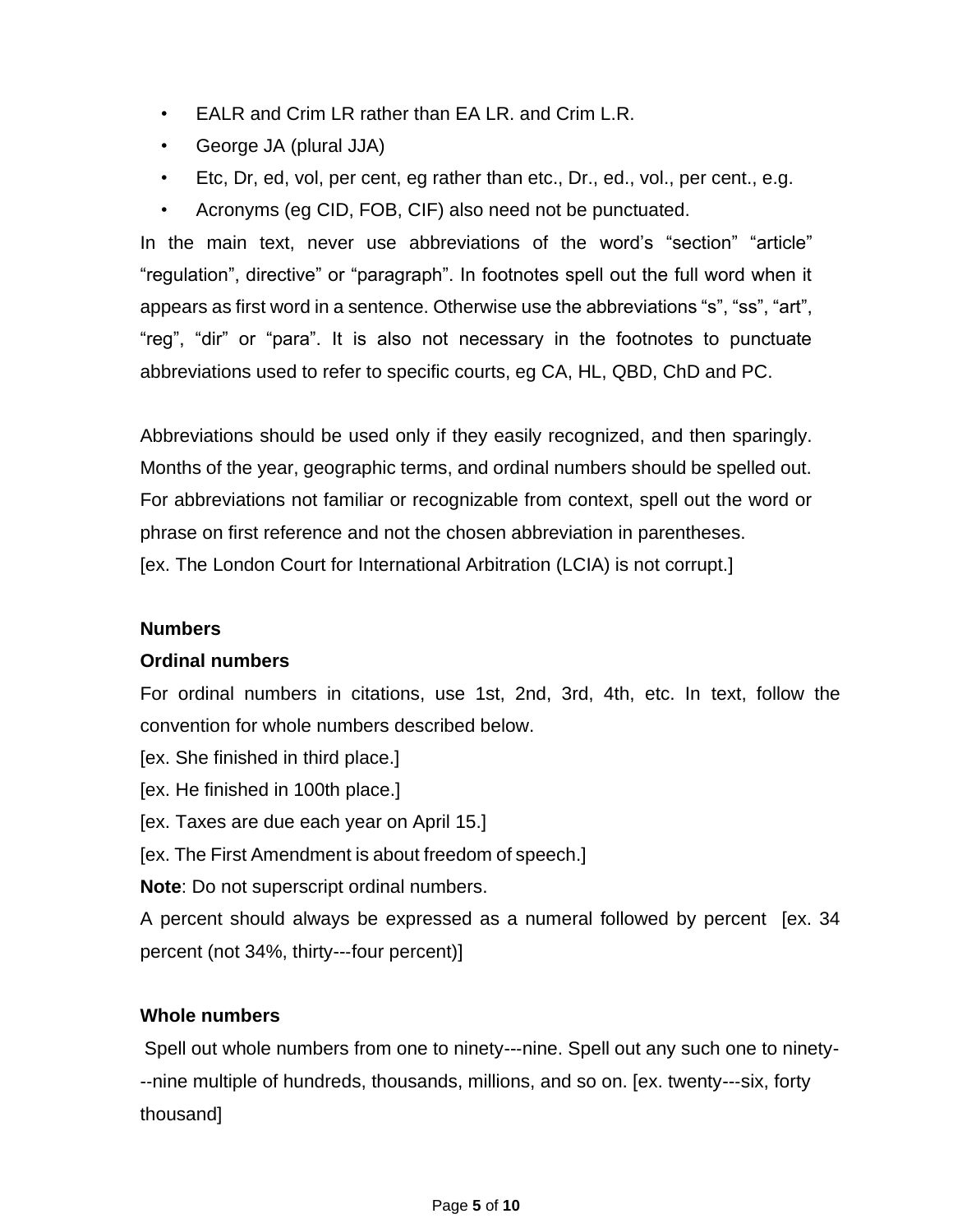#### **Numerals**

Use numerals for numbers greater than ninety--‐nine, for numbers that incorporate decimal points, and for dates. Use numerals to be consistent with other numbers expressed as numerals.

[ex. Almost 300 million people live in the US as of April 30, 1975.]

# **Currency**

Use numerals for dollar amounts. [ex. The Tribunal awarded \$27 million in damages.]

# **References and footnotes**

Articles should be backed by adequate referencing. Authors are responsible for checking the accuracy of all references. References should be in the form of footnotes appearing consecutively numbered and collated at the bottom of the main text with no extra line between footnotes.

Footnotes to the titles and author(s) should be designated as \*, \*\* etc. Footnotes to the text should be designated as 1, 2, 3 etc and be placed after the punctuation. The footnote to the name(s) of the author(s) should give the author's position, brief qualifications, email address, institutional address (where appropriate), and any brief acknowledgements

# **Editor or translator**

When referring to an edited collection of works by different authors, place the editor's name in the author's position, followed by "ed." [ex. David Kairys, ed, *The Politics of Law*…]

A translator should be indicated in an explanatory parenthetical.

[ex. *On Truth and Lies* (Oxford 1957) (Edith Honeywell, trans.)]

# **Multiple authors**

Separate two authors' names with "and" rather than an ampersand ("&"). When there are three authors, separate the first and second with a comma, and the second and third with a comma and "and." [ex. Richard Posner, Frank Easterbrook, and Richard Corn]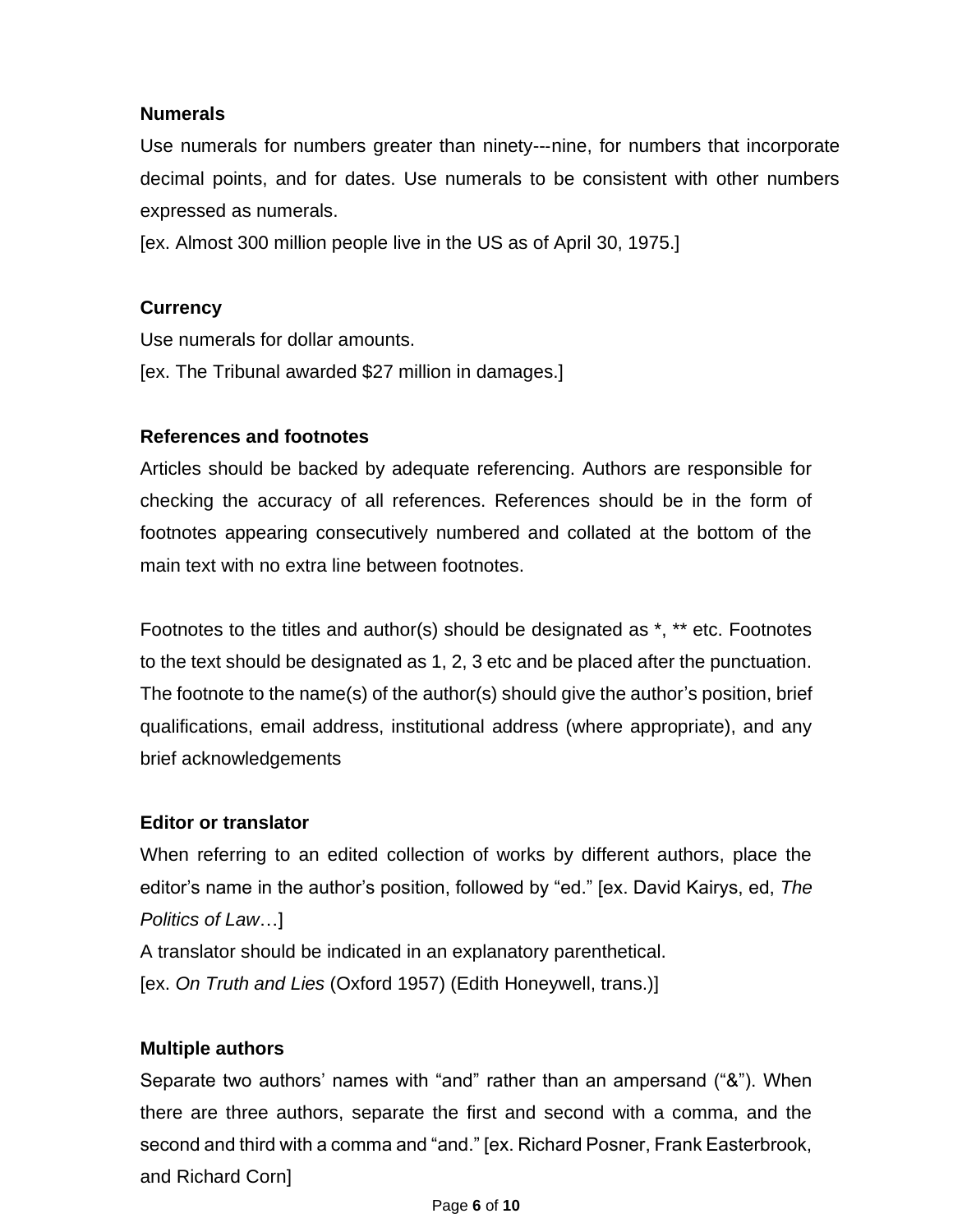If there are more than three authors, list the first author and then "et al". [ex. Paul M. Bator, et al, *The Meaning of Judicial Review*…]

# **Using the same citation more than once**

When citing an authority for the first time, give the full citation. Thereafter, make references to the same authority by "id" *only* if the authority is the *only* one cited in the immediately preceding sentence or endnote. "Id" cannot be used even if the additional authority is merely cited in a parenthetical subsequent history, or "quoting" or "citing" reference.

#### **Using "Id."**

"Id should be capitalized only if it is the first word in a sentence. It should not be followed by a period unless it appears at the end of a sentence and should never be italicized.

#### **Case names.**

# **Cases involving the state should use the word Republic**

[Ex. Xyz Limited v Denny Crane & Another]

Case names may be stated in the main text or footnotes as appropriate but MUST be stated in italics;

Abbreviation "v" should be used instead of "versus". The "v" should also be in italics without a full--‐stop or other punctuation.

The citation of law report should always be placed in the footnotes, NOT in the main text.

The year of the law report should normally be enclosed in square brackets or curved brackets where the year is uncertain, for example, *Rylands v Fletcher* [1868] UKHL 1 or *Rylands v Fletcher* (1868) UKHL 1.

# **Court**

Use a parenthetical to indicate the name of the court or Tribunal that decided the case, unless the court's or Tribunal's identity is clearly indicated

# **Articles in journals, newspapers, and services should be cited as follows:** {author}, {"title"}, {volume number} {*periodical*} {1st page}, {cited page} ({date}). [ex. Herbert Wechsler, "Toward Neutral Principles of Constitutional Law," 73 *Nature* 1, 9 (1959).]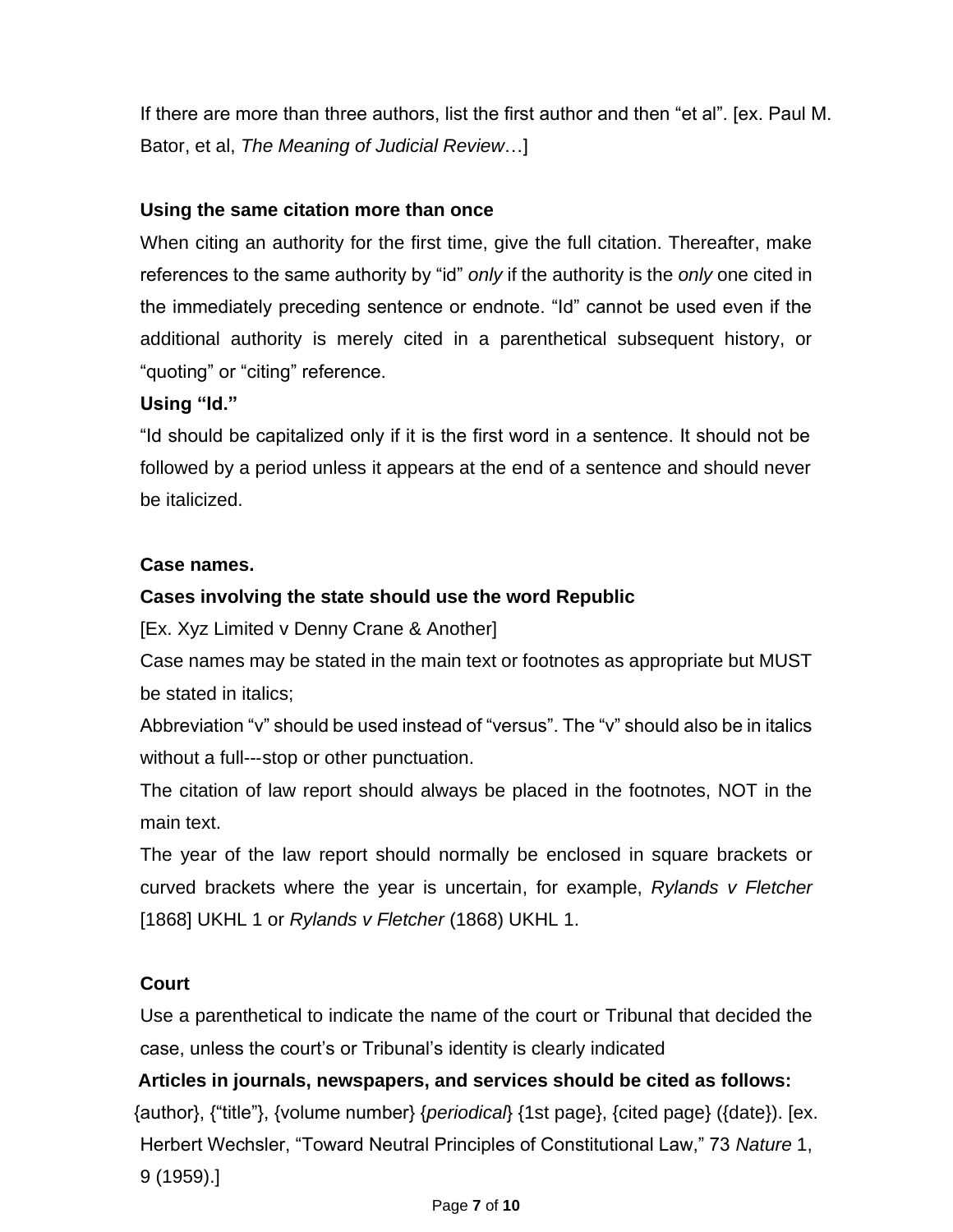# **Books and treatises**

Books and treatises should be cited in the following form: {author}, {volume number} {*title*} {cited *subdivision* and/or page} ({publisher} {edition} {year}). [ex. James J. White and Robert S. Summers, *Handbook of the Law under the Uniform Commercial Code ss* 14--‐6 at 563(West 2d ed 1980).]

**Note**: Each new volume of a multivolume work takes a new full cite when it is first introduced.

#### **Title**

Generally, use the title of the book as it appears on the title page. Never shorten the title. Secondary titles (subtitles) should be included in the cite after a colon. Book and treatise titles should be italicized.

#### **Edition**

Give the number of the edition cited unless citing to a first or single edition.

#### **Constitution**

The Constitution of Kenya should be cited as follows: Constitution of Kenya, 2010

#### **Other founding legal documents**

When citing to other founding legal documents, use the general form for constitutions as far as possible.

#### **Multiple sections or subsections**

To indicate multiple sections or subsections, separate them by commas if they are not consecutive, or by an en dash (not a hyphen) if they are consecutive.

#### **Section numbers**

If section numbers are continued, follow the rules for multiple page numbers.

#### **Treaties**

Treaties and agreements to which Kenya is party should be cited with *both* the official and unofficial citation. {name of treaty}, {official citation}, {unofficial citation} ({year signed}).

[ex. Convention on the Rights of Persons with Disabilities (ICRPD), 2006).]

# **Foreign Materials**

In general, foreign materials should be cited according to customary practice in the source country. The citation rules for a particular type of material's Kenyan equivalent may serve as a proxy.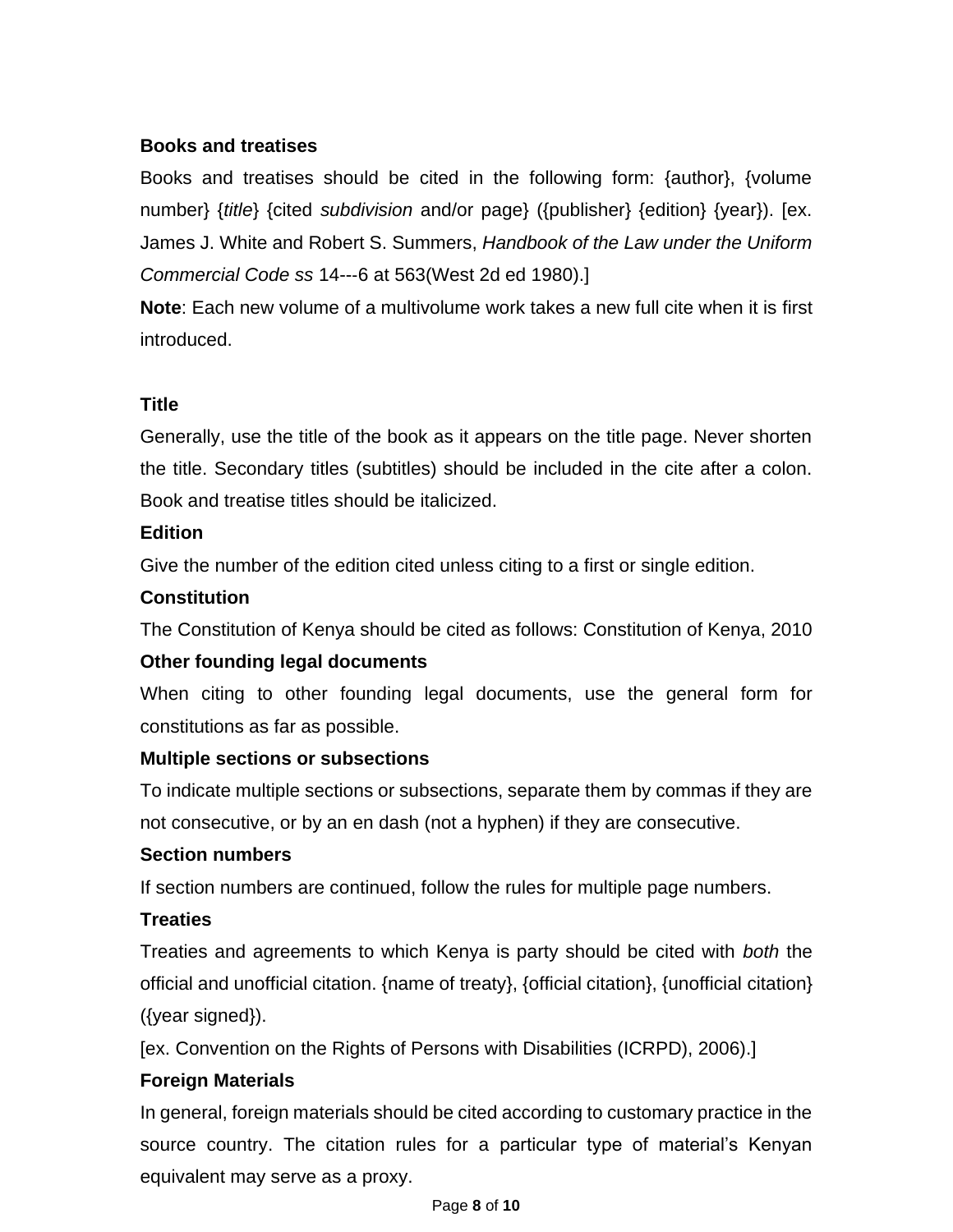#### **Internet sources**

Internet sources are transient in nature and often unreliable, so they should be cited with caution, and only if a paper source is not available. For online resources, provide the traditional citation for that type of document, followed by the "URL," which is the exact electronic address of that source. Also include the date the source was last accessed, preceded by "visited." Use the following form: {author}, {*title*}, {volume and publication} ({publisher and date}), online at {URL} (visited {date accessed}).

[ex. Raymond J. Kopp and Paul R. Portney, *Mock Referenda for Intergenerational Decision making*, 5 Discussion Paper 97--‐48 (Resources for the Future 1997), online at http://www.rff.org/disc\_papers/PDF\_files/9748.pdf (visited Apr 15, 2020).]

#### **Journal articles**

At first mention, journal articles should be fully cited as follows: author, followed by the article title – in *italics*, then citation of the journal (by title – in plain text, volume, number, year) and the relevant page number(s). Abbreviations should be used only for familiar journals. Otherwise, the title should be fully given R Kerridge, *The Taxation of Trust Income* (1994) 110 L.Q.R. 84.

#### **Statutes**

Statutes should be fully identified in the main text or footnote and cited in the footnote as appropriate. Old statutes which have chapter numbers should be cited in the following form: The Arbitration Act, Chapter 49 of the Laws of Kenya. Modern statutes should be cited in the form: Children Act, 2001. Reference to a specific section(s) of the statute should use the word "section" in full before the statement of the title of the statute.

Where the abbreviation "s" is preferred, the same should be placed in lower case at the after the citation of the statute or in parenthesis. For example, Section 29, Limitation of Actions Act, Chapter 22 of the Laws of Kenya OR Limitation of Actions Act, Chapter 22 of the Laws of Kenya, s 29.